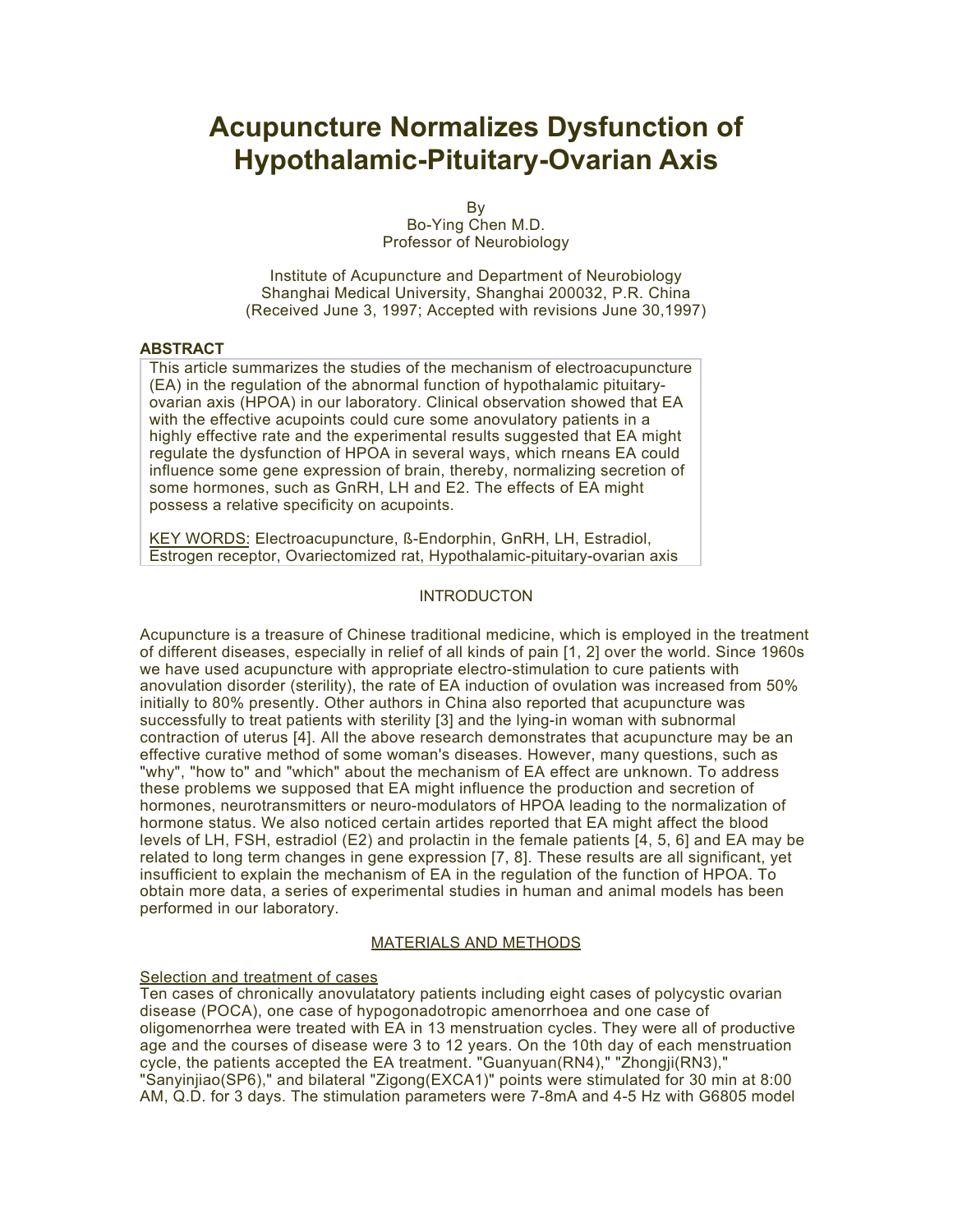generator. The electric current of EA was bearable well for every patient. The blood samples were collected from forearm of the patients one time per 15 min for detection of FSH.LH and ß-endorphin (ß-E).

Five health volunteers of a productive age with normal menstruation cycle were selected as controls, which were undergone the same treatment as above mentioned.

#### Animals and treatments

Wistar female rats weighting 200-250g were used. The half of animals were undergone ovariectomy and fed in the same environment with the intact rats at least for 15 days and vaginal smears were examined per day for 3 times. No exfoliative epithelium cell was found in the smears as an index for successfill ovariectomy. The ovariectomized rats and intact rats were randomly divided into two groups respectively: ovariectomized rat group (OVX), ovariectomized rat accepted EA treatment group (OVX+EA), intact rat group (INT) and intact rat accepted EA treatment group (INT+EA). The animals in OVX+EA and INT+EA received EA at the experimental acupoints of Guanyuan (RN4), Zhongji (RN3), Sanyinjiao (SP6) and bilateral Zigong (EXCA1) by EA apparatus (Model G6805-2, SMIF, Shanghai, China) with the frequency of 3 Hz and an intensity to produce a slight twitch of the limbs. After 3 days' treatment animals were given EA at Waiguan (SJ5) and Huatuojiaji (EXTRA21) as the control acupoints in the same way (Fig 1). By the end of last experiment, animals were sacrificed and their adrenals, brains and pituitaries were taken out for detection of nucleolar oganizer regions (AgNORs) and hormones.

#### Pushpull perfusion in hypothalamic preoptic area (POA) and elution of pituitary and LH and ßendorphin (ß-EP)

The technique of brain pushpull perfusion was processed as previously described by our laboratory [1]. The perfusate from hypothalamic POA was kept at -70°C for GnRX and ß-EP RIA.

The pituitaries were retrieved and put into 4°C cooled saline. Afterward, each pituitary was homogenized with 500µl of 70% acetone aqueous solution at 4°C. The homogenate was centrifugalized (2,000xg for 15 min at  $4^{\circ}$ C) and the supernatant was freeze-dried for LH and ß-EP RIA.

#### Radioimmunoassay (RIA) of hormones

GnRH IRA: GnRH content in the perfusate from rat hypothalamus was determined by RIA method developed by Nett in 1973 [9]. GnRH was iodinated by the modified chlomine-T technique[10]. Na125 I was manufactured by Radiochemical Center, Amersham.

ß-EP RIA: The sensitive radioimmunoassay was a routine in our laboratory [1]. The standards of human and rat ß-EP was synthesized by Peninsula Laboratories, Inc. and the rabbit antiserum of both ß-EP was developed in our laboratory. The cross-reaction from human ß-EP and camel ß-EP was detected about 20%. The sensitivity of this method was 10pg/tube.

LH, E2 and corticosterone RIA: LH, E2 and corticosterone RIA kits were bought from Shanghai Institute of Biologic Products, the Ministry of Health, P.R. China. All procedures of RIA were performed as described in the kit manuals.

| Fig. 1 | A      | Sketch of ventral view (left) and dorsal view (right) of rat shows the<br>acupoints we used |
|--------|--------|---------------------------------------------------------------------------------------------|
|        | $\sim$ | Diagram shows the electroacupuncture procedures in conscious rat                            |

Staining techniques: Vaginal smears were fixed by 100% ethyl alcohol, then stained with HE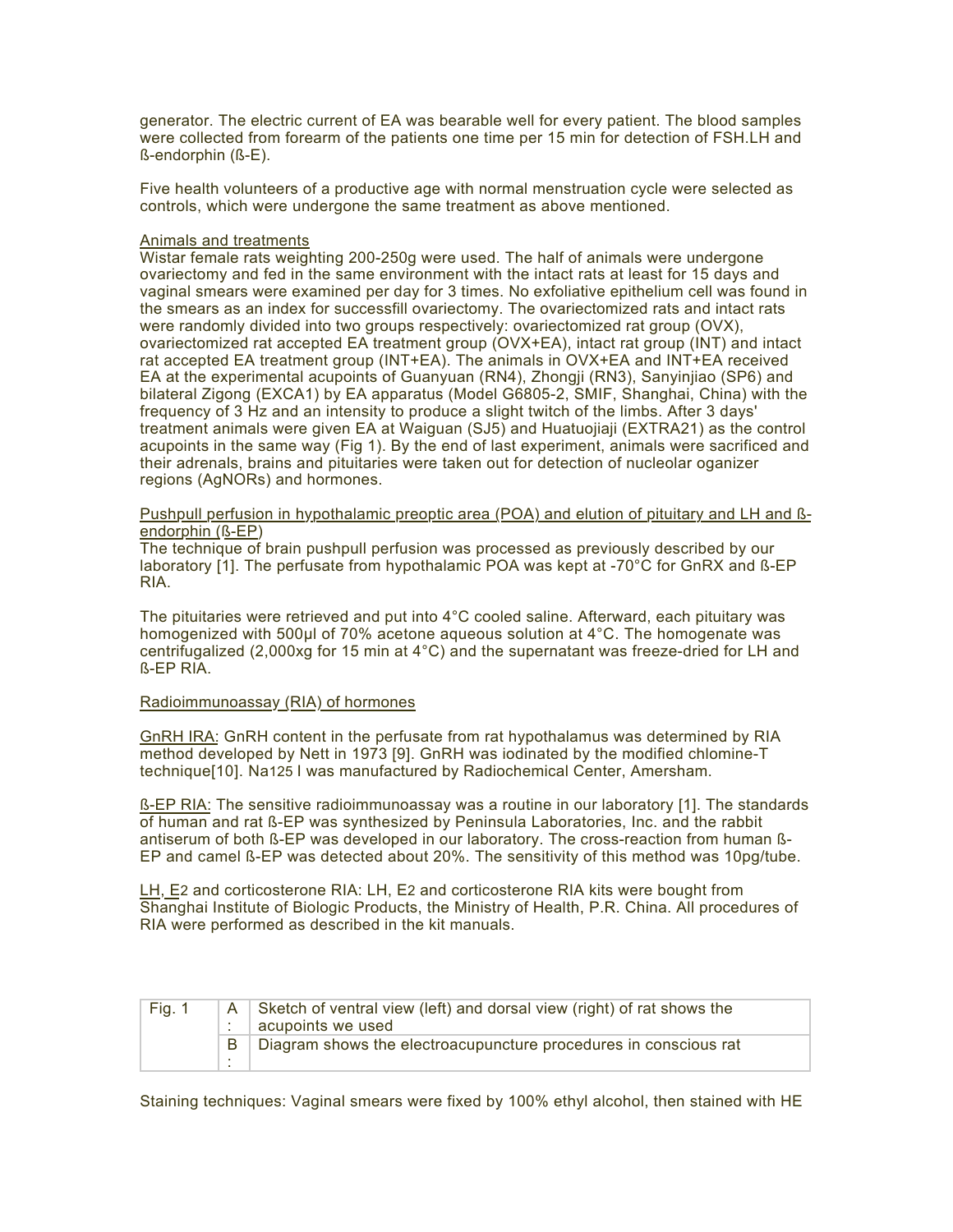method. Adrenal sections were cut in 4µm thickness from paraffin blocks and processed with silver nitrate staining technique[11]. In each case, one hundred cells in zona fascicula were examined randomly under 100-fold oil immersion lens. Numbers and sizes of AgNOR dots were counted and measured.

C-fos protein immunohistochemistry: The inmunohistochemical analysis of c-fos expression in rat brain was perforrned as previously described[11].

Estrogen receptor (ER) protein immunohistochemistry (ABC method): Under sodium pentobarbital anesthesia (50 mg/kg, ip), the animals were perfused via left cardiac ventricle with 100ml of phosphate-buffered saline (PBS), followed by 300ml ice-cold fixative containing 4% paraformaldehyde in 0.1 M phosphate buffer (pH7.4). Afterwards, brain was removed with the same fixative for one day and immersed in 0. lM phosphate buffer containing 30% sucrose for another day. The hypothalamus blocks were frozen with dry ice and cut into 35 µM thick section by cryostat. The brain sections were washed with 0.01M PBS for 15min x 3 and incubated in 0.01M PBS containing 0.5% Triton 100 and 3% normal goat serum (NGS) at 37°C-for one hour. Afterwards, the sections incubated in 1:1,000 ER monoclonal antibody (H222, Abott Co.) at 37°C for one hour, then at 4°C for two days. The sections, washed in PBS three times, were processed by ABC kit (from Vecot Labs) induding sequential incubation at 20°C in the following solutions with washes between them. (1). second antibody (dilution 1:100), 30min. (2). A+B reagents (dilutionl:100), 60min. (3). 0.05% diaminobenzidine/ 0.02% hydrogen peroxide in 0.1M Tris- HCI buffer (pH 7.2) 10min. The sections were washed in tap water, mounted and examined under light microscope. The certain areas of typical immunoreactive positive neurons were measured by computer image analysis system (Vecta PC).

ER mRNA hybridization: The total mRNA of brain was eluted by the modified phenol method [12]. ER cDNA probe (244bp) was labeled by the DlG-labeling kit (from Bohringman Co., Germany). The dot blot hybridization was processed as the method described by Sambrook J and his colleagues [13]. The dot blot images were analyzed with gray density by computer imaging analysis software (TJTY-300, from Tong -Ji university, Shanghai, China).

Statistics: All data in this paper were treated with analysis of variation (ANOVA), least significant difference (ISD) or student T-test.

# **RESULTS**

#### Effect of EA on ovulatary induction and curing sterility in woman

After EA the blood ß-EP level of the patients resulting in ovulation either declined or maintain at the levels within the range of the normal levels and the ß-EP levels of those failing to show ovulation were significantly higher than the normal's' (table 1). On the other hand, the blood LH and FSH levels of the patients with ovulation after EA treatment tended to be the normal  $[14]$ .

**Table 1.** Change of blood ß-EP level before and after EA (pg/ml)

| Group of cases | N | <b>Before EA</b>  | After EA           |
|----------------|---|-------------------|--------------------|
|                |   |                   |                    |
| Ovulation      | 6 | $65.59 \pm 24.15$ | $*38.86 \pm 10.11$ |
| No ovulation   |   | $65.59 \pm 24.15$ | $80.09 \pm 22.16$  |
| Control        | 5 | $38.84 \pm 10.13$ | $41.52 \pm 6.40$   |

The values in this table are mean±SE, \*P<0.05

Effect of EA on dysfunction of HPOA in ovariectomized rats

For a further study of the mechanism of EA effect on HPOA a series of experiments in the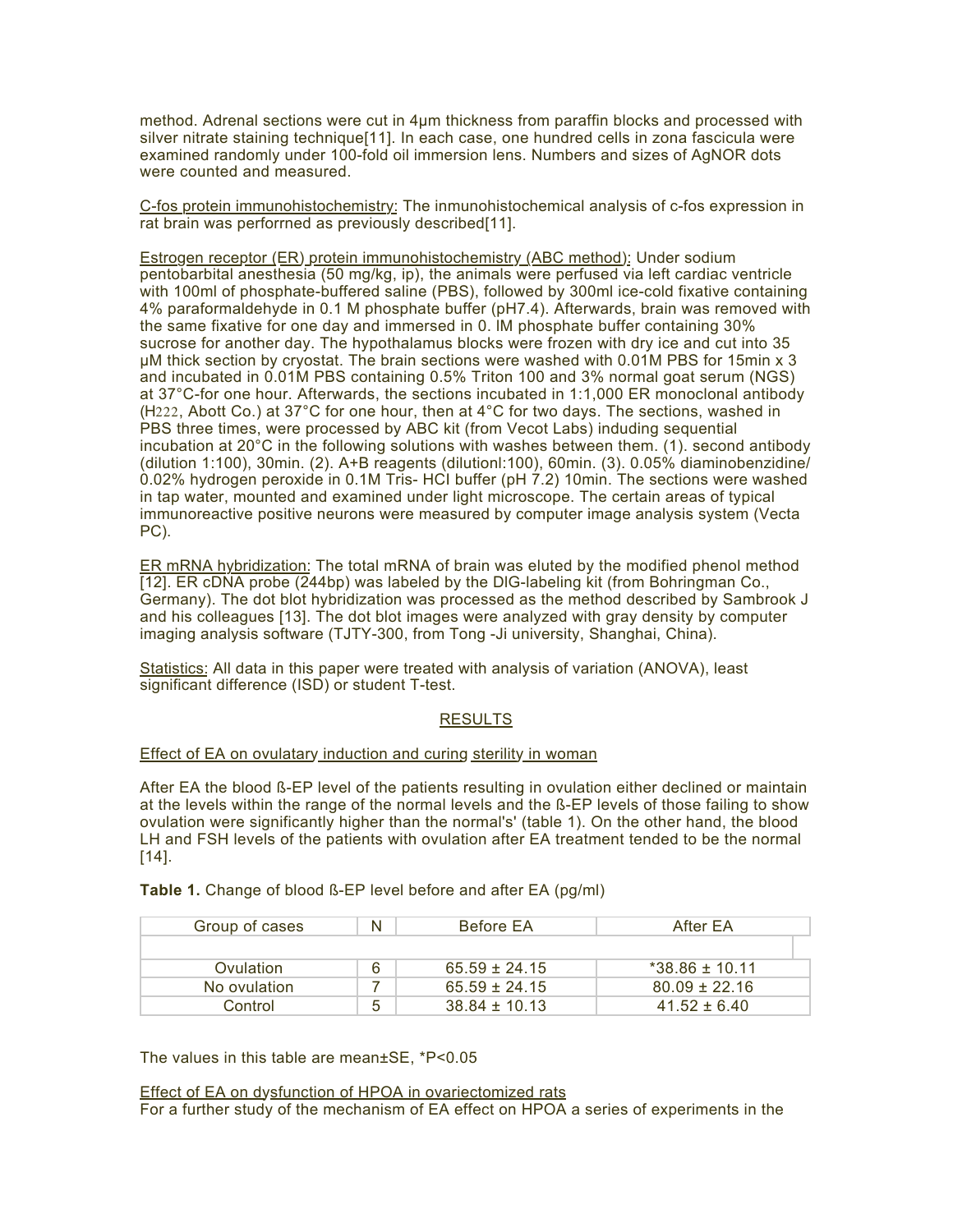animal models was performed.

(1). EA induces maturation and exfoliation of vaginal epithelium cell and enhances blood level of E2.

After ovariectomy two weeks late, the exfoliated epithelium cell disappeared from the vaginal smears of the rats, but it reappeared in the smears following EA treatment. The blood level of E2 in OVX was increased significantly (table 2). No obvious change was seen in INT after EA treatment and in OVX following EA treatment with the control acupoints.

Table 2. The level of blood E2 following EA treatment (pg/ml)

| Group      | N | Before EA        | After EA           |
|------------|---|------------------|--------------------|
|            |   |                  |                    |
| OVX        |   | *5.47 ± 0.63     | $**11.58 \pm 0.98$ |
| <b>INT</b> |   | $18.00 \pm 3.26$ | $18.34 \pm 8.77$   |

\*P < 0.05 compared with INT, \*\*P<0.01 compared with before EA

#### (2). EA promotes enlargement of adrenals and enhances activity of adrenal AgNORs as well as blood level of corticosterone

We found the adrenals of OVX+EA were enlarged and the weight of the adrenals was raised significantly. Using histochemical method, the AgNORs of the cells in inner adrenal cortex were examined. The result shows that the activity of AgNORs of OVX was enhanced (table 3, 4), and the level of blood corticosterone in OVX+EA was also increased (table 5). There were no similar effects in INT following EA treatment and in OVX after EA with control acupoints.

# **Table 3.** AgNORs number in OVX and INT

| Group<br>N                                     | <b>INT</b><br>4              | INI+EA<br>3          | <b>OVX</b><br>4              | OVX+EA                                               | F value  |
|------------------------------------------------|------------------------------|----------------------|------------------------------|------------------------------------------------------|----------|
| <b>Number</b><br>of AgNORs<br>(mean/100 cells) | 1.55<br>1.82<br>1.24<br>1.30 | 1.19<br>1.28<br>1.16 | 1.25<br>1.61<br>1.66<br>1.96 | 2.53<br>2.05<br>1.82<br>2.86<br>2.86<br>2.93<br>3.92 | $9.614*$ |

# \*P < 0.01 tested with ANOVA

#### **Table 4.** Weight of adrenal

| Group<br>N     | <b>INT</b><br>5            | $INI + EA$     | <b>OVX</b><br>5            | OVX+EA<br>8                                  | F value |
|----------------|----------------------------|----------------|----------------------------|----------------------------------------------|---------|
|                |                            |                |                            |                                              |         |
| Weight<br>(mg) | 57<br>56<br>57<br>43<br>57 | 54<br>57<br>58 | 45<br>68<br>56<br>50<br>58 | 67<br>72<br>66<br>71<br>57<br>74<br>74<br>68 | 5.825*  |

\*P < 0.01 tested with ANOVA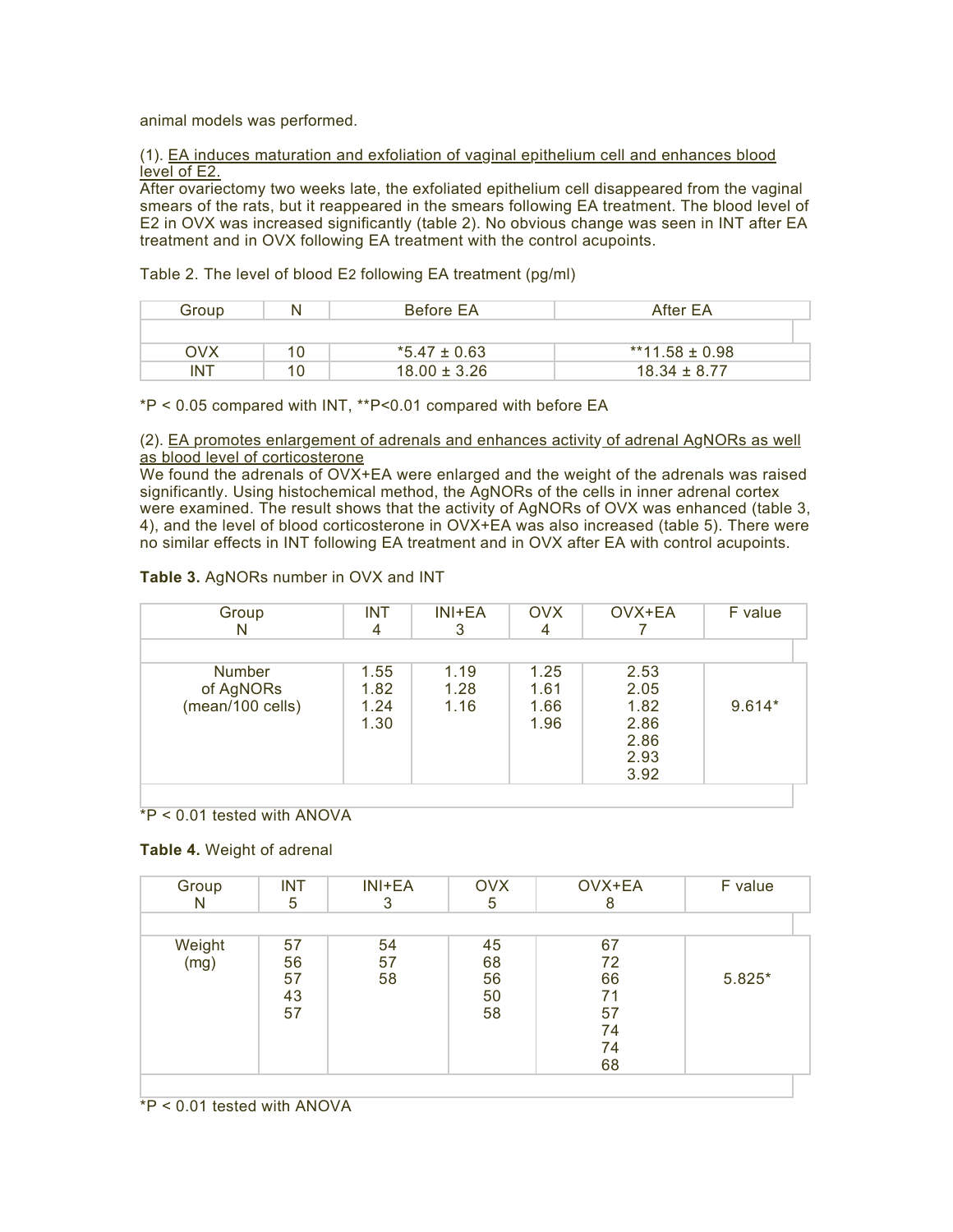**Table 5.** The levels of blood corticosterone in OVX and lNT (mean ± SE, ng/ml)

| Group      | N  | Before EA       | After EA         |
|------------|----|-----------------|------------------|
|            |    |                 |                  |
| OVX        | 10 | $4.78 \pm 0.42$ | $*6.06 \pm 0.73$ |
| <b>INT</b> | 12 | $3.64 \pm 0.15$ | $4.76 \pm 1.25$  |

\*P < 0.001 compared with before EA

(3). EA decreases the level of hypothalamic GnRH, pituitary LH and increases the contents of hypothalamic and pituitary ß-endorphin

After EA treatment the levels of GnRH released from hypothalamus was rnarkedly decreased however, the ß-endorphin (ß-EP) secretion in hypothalamus was raised. The pituitary content of LH was also fallen, but the ß-EP of pituitary was increased, as well as peripheral LH and ß-EP level (Fig.2).

| Fig. 2 | Change of hypothalarnic GnRH and B-EP, pituitary LH and B-EP, blood LH |  |
|--------|------------------------------------------------------------------------|--|
|        | and B-EP before and after EA                                           |  |

#### Effect of EA on brain c-fos expression in ovariectomized rats

The area occupied by FOS protein labeled neuron was detected in medial preoptic nucleus (MPN), lateral preoptic nucleus (LPN), suprachiasmatic nucleus (SCN), paraventricular nucleus of the hypothalamus (PAVN), medial amygdala nucleus (MAN), periventricular nucleus of the hypothaLsmus (PVN), ventromedial nucleus of the hypothalamus (VNH) and arcuate nucleus (AR) 4 hours after ovariectomy (fig. 3a). The C-fos immunoreactive labeled neurons disappeared two weeks later following ovariectomy. The rats recovering for more than two weeks after ovariectomy, were received EA treatment. Many specific FOS labeled cells were observed in LPN, VNH, SCN and especially in POA, ARN, and PVN, but not any labeled neuron could be found in MAN. No obvious C-fos expression was shown in those nuclei in INT and INT+EA (fig. 3b).

| Fig. 3a |  | C-fos immunocytochemistry neurons distribution after ovariectomy |  |
|---------|--|------------------------------------------------------------------|--|
|---------|--|------------------------------------------------------------------|--|

**Fig. 3b** C-fos expression labeled neurons following electroacupuncture

#### Effect of EA on expression of ER protein and ER mRNA in rat brain

Estrogen receptor (ER) immunoreactive neurons were observed widely in rat brain with immunohistochemical technique, especially in MPN, ARN and VNH. The above nuclei were measured by computer image analysis system, and the results show that the mean gray density in OVX+EA was decreased apparently compared with that in OVX. Whereas there were no obvious changes of gray density levels in INT and INT+EA (fig, 4).

| Fig. 4 | Effect of EA on expression of ER protein in rat brain (Immunohistochernistry |
|--------|------------------------------------------------------------------------------|
|        | of monoclonal antibody) *p < 0.01 compared with $Ovx$                        |

The dot blot indicated that ER mRNA expression was increased about 48.11% in OVX compared with INT. The gray density of OVX was 129.75 ± l2.l3 and that in OVX+EA was 199.25  $\pm$  5.75 attenuated significantly (Fig. 5). The gray density level in INT was 87.60  $\pm$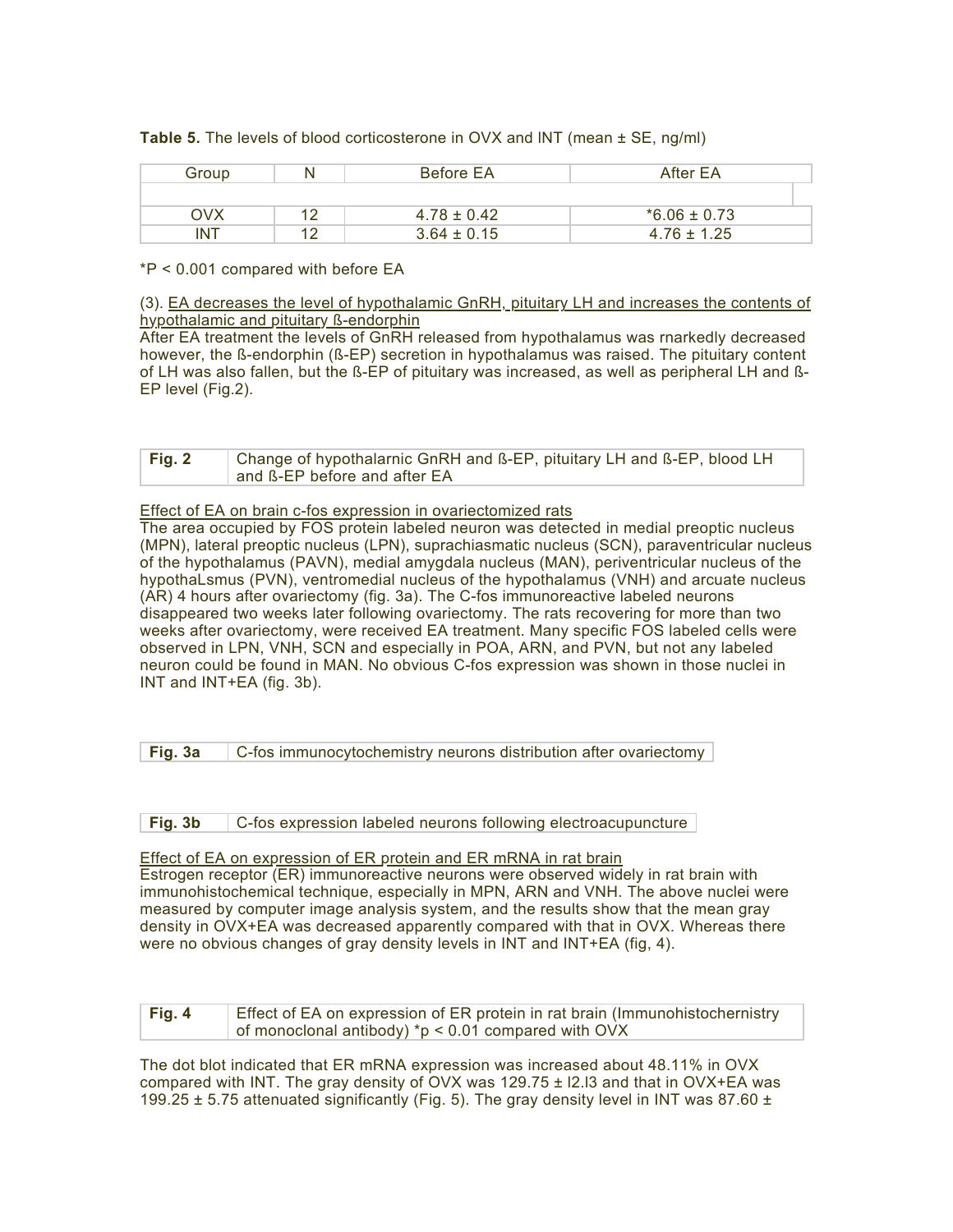5.91, and the level in INT+EA was  $83.60 \pm 4.83$ . There was no significant difference between INT and INT+EA

| Fig. 5 | Effect of EA on expression of ER mRNA in rat brain (dot blot) *** $p < 0.01$ |
|--------|------------------------------------------------------------------------------|
|        | compared with OVX                                                            |

#### **DISCUSSION**

Since 1985 we have observed that the effect of EA ovulatary induction might relate to the hand skin temperature (HST) and the blood level of ß-EP [14]. On the other hand, after EA the blood FSH and LH levels of the patients who successfully ovulated either declined or maintained at normal. In general, provided that body temperature was normal and the environmental temperature was constant round 25°C, the HST may reflect the state of sympathetic system of a patient. These results suggest that in anovulatary cases the hyperactive sympathetic system can be depressed by EA and the function of HPOA can be regulated by EA through central sympathetic system. Moreover, EA may mediate the abnormal function via the influence on the secretion of the hormones in the different Level of HPOA.

To gain more evidences, we designed some animal experiments to explain the mechanism of EA effects on HPOA at the whole, cellular and molecular levels. We found that EA can induce maturation and exfoliation of vaginal epithelium cell in OVX rat. It is known that maturation and exfoliation of vaginal epithelium cells are a reaction dependent on estrogen level. So we determined the level of blood E2 in OVX and OVX+EA. The result shows the level of blood E2 in OVX was lower than that in normal, but it was increased significantly after OVX accepted EA treatment with the experimental acupoints. This result suggests EA might promote the activity of the compensative mechanism to elevate the subnormal level of E2 induced by ovariectomy in rats.

What is this compensative mechanism? To resolve this question, we considered that adrenal is the main organ to secrete sexual hormones except ovarian in females and observed the adrenals of the animals in four groups. The results show that the mean weight of the adrenal in OVX+EA was higher than that in OVX, INT and INT+EA, suggesting the adrenal function might be activated by EA. Subsequently, we detected that the number of AgNORs in zona fasciculata of OVX+EA was significantly increased. Nucleolar organizer regions (NORs) are loops of DNA, which possess ribosomal RNA (rRNA) genes. They are of vital significance in the ultimate synthesis of protein. Thus, the number and configuration of AgNORs (NORs stained by silver staining method) may reflect the activity of cell differentiation and transcription of nucleolar rDNA [15]. In the same time we found the content of blood corticosterone in OVX+EA was raised markedly, but there was no change of blood corticosterone in OVX, INT and INT+EA. This result provided a further evidence that the adrenal cortex cells were initiated in OVX+EA.

The results including the changes of GnRH releasing from hypothalamus and of the pituitary and blood LH contents suggest that the effects of acupuncture in the regulation of HPOA may be exerted via to promote the function of hypothalamic pituitary-adrenal axis (HPAA), increasing the synthesis and secretion of adrenal steroid horrnones, the androgen of which then be transformed into estrogen in other tissues and thereby reset the negative feedback of estrogen to HPOA. Moreover, EA may accelerate the release of brain and pituitary ß-EP to inhibit the overnormal secretion of GnRH and LH that may be normalized.

Recently immunohistochemical analysis of the expression of oncogene c-fos ABl was induced by variety of stimuli [16, 17]. This represents a new method for mapping neuronal activity at the cellular level [18] and thus functionally and systematically tracing neuronal pathway in the nervous system (C NS) [19]. We used this method to examine the distribution of FOS labeled neuron in CNS for recovery of more evidences that EA may alter the neuroendocrine function of HPOA in ovariectomized rats in cellular and gene level. The results show that the specific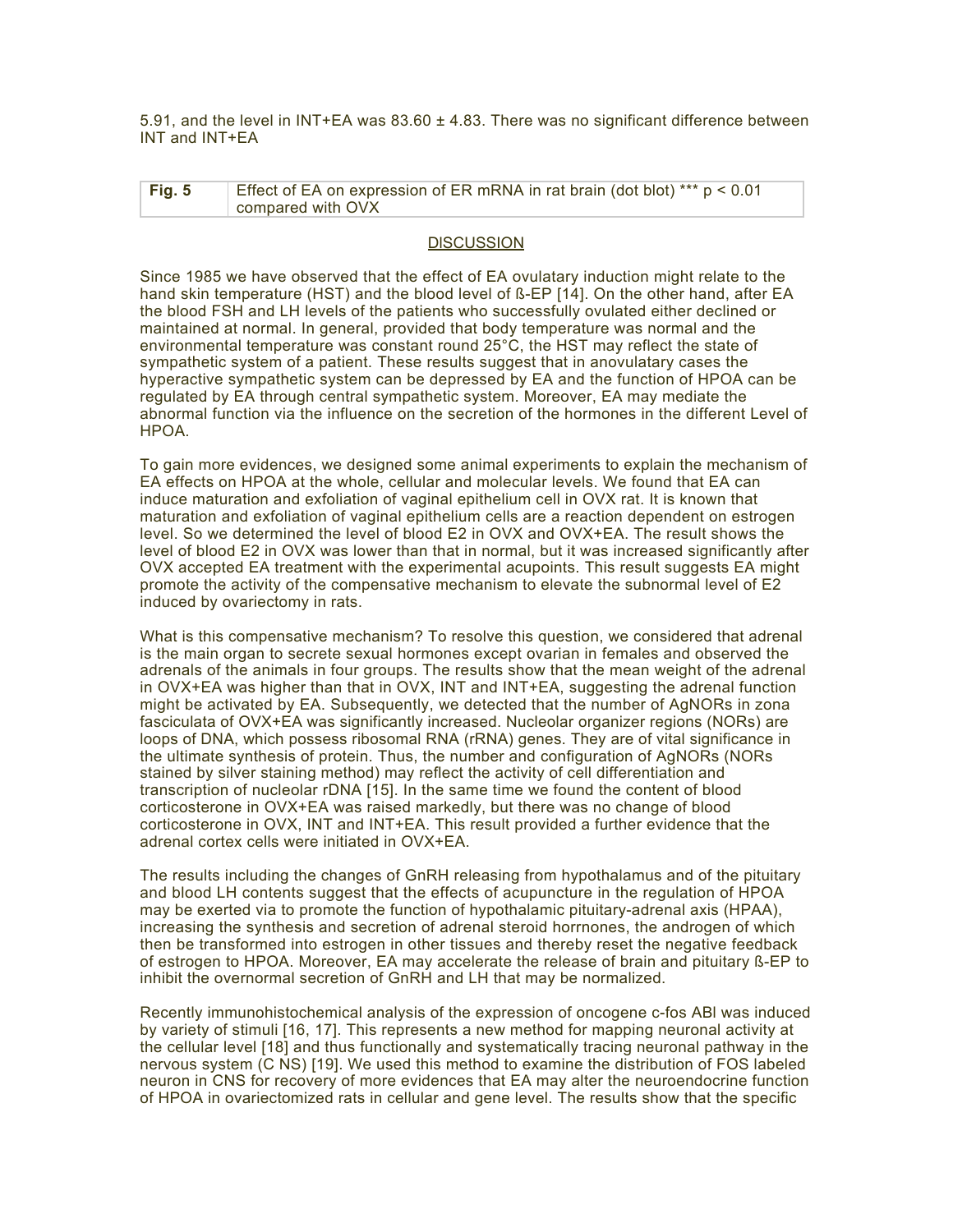FOS labeled neurons were observed especially in POA, ARN and PVN in OVX following EA treatment. In above nuclei there were a high concentration of GnRH and ß-EP neuron [20]. These results suggest this fact that the expression of FOS labeled neurons reappeared in above mentioned areas following EA treatment in ovariectomized rats may be related to the changes of GnRH and ß-EP from rat hypothalamus after EA treatment.

The level of estrogen in the body may regulate the expression of ER, which may by downregulated following increase of estrogen level and up-regulated after decrease of estrogen [22]. Our finding that after decline of blood E2 induced by ovariectomy the expression of ER was increased and the expression of ER was inhibited by EA inducing the elevation of blood E2 are in accordance with these reported results. ER existing in the brain, especially in POA, ARN and VHN may mediate the function of neuroendocrine system [22, 23]. Thus, our observations suggest that the influence of EA on the change of ER expression in brain may be one of further mechanisms of EA normalizing the dysfunction of HPOA.

INT rats as experimental control we adopted were all of in the stage of preestrus and estrus because the animal sexual hormes and brain ER expressions were changed with the sexual cycle [24]. All INT rats were selected to fix in the two stages there may be a relative constant comparability.

Our results show no same effects were seen after EA treatment in INT and following EA with control acupoints in OVX, suggesting that EA may possess a relative specificity on acupoint and the effect of EA may be a kind of normalization.

# **CONCLUSION**

Our observations reveal that acupuncture may regulate the abnormal function of HPOA in many ways, which means that acupuncture may activate C-fos expression of brain, then a long term changes at molecular level would start, following the regulation of gene expression in FOS relative gene, such as ER mRNA and GnRH mRNA involved. On the other hand, EA may promote the activity of the body compensative mechanisms, then the levels of hormones, such as GnRH, LH, estrogen and so on would be normalized. The effect of acupuncture on regulating the function of HPOA may possess a relative specificity of acupoint. Moreover, our clinical and animal experimental results suggest that it is necessary for obtaining a satisfactory effect that proper stimulation should be about thirty minutes Q.D. for three days. This suggestion provides a successful consideration for clinical practice in curing the woman patients with dysfunction of sexual endocrine, such as primary ovarian dysfunction, climacteric syndrom, after-ovariectomy and polycystic ovarian disease etc.

# ACKNOWLEDGMENT

The work was supported by National Natural Foundation of China (3880910 and 392708340) and a grant from the State Key Laboratory of Medical Neurobiology of China (92003).

# **REFERENCES**

|    | 1. Chen, BY et al, Correlation of pain threshold and level of beta-endorphin like<br>immunoreactive substance in human CSF during electroacupuncture analgesia.<br>Acta Physiologica Sinica (in Chinese), 34(4), 385-391, 1984 |
|----|--------------------------------------------------------------------------------------------------------------------------------------------------------------------------------------------------------------------------------|
|    | 2. Riahard, ss et al, Electroacupuncture analgesia could be mediated by least two<br>pain-releasing endorphins and one endorphin. Life Science, 25, 1957-1968, 1980                                                            |
|    | 3. Yu, J et al, Relationship of hand temperature and blood ß-endorphin<br>immunoreactive substance with electroacupuncture induction of ovulation.<br>Acupuncture Research (in Chinese), 11(2), 86-90, 1986                    |
| 4. | Liu, WC et al, The influence of acupuncture on serum hormones of dysfunction<br>uterine bleeding. Chinese Acupuncture and Moxibustion (in Chinese), 11(5), 37-38,<br>1991                                                      |